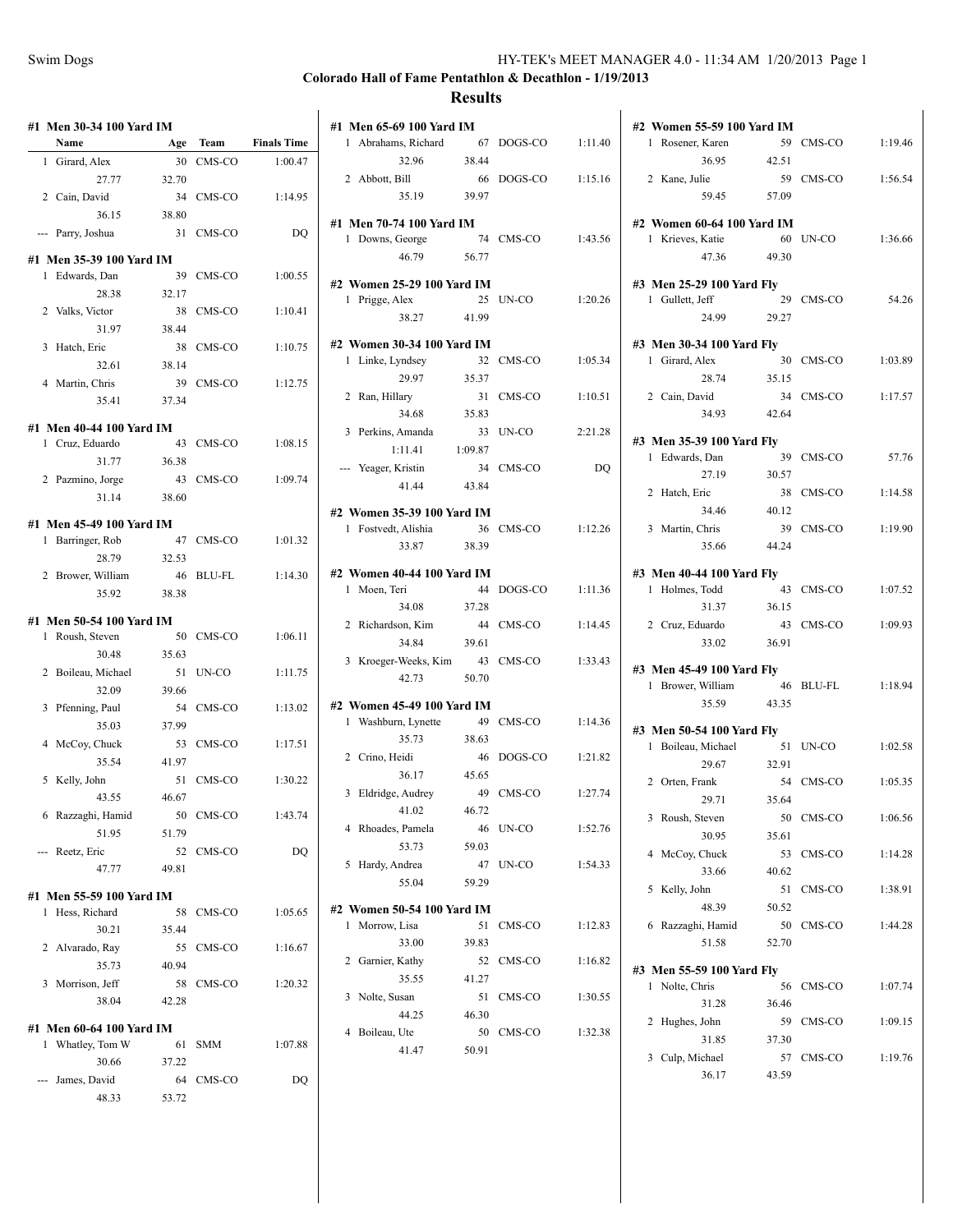| Swim Dogs | HY-TEK's MEET MANAGER 4.0 - 11:34 AM 1/20/2013 Page 2 |
|-----------|-------------------------------------------------------|
|           |                                                       |

**Results**

| #3 Men 65-69 100 Yard Fly                             |       |                    |         |
|-------------------------------------------------------|-------|--------------------|---------|
| 1 Abrahams, Richard 67 DOGS-CO 1:07.49<br>30.63 36.86 |       |                    |         |
|                                                       |       |                    |         |
| #3 Men 70-74 100 Yard Fly                             |       |                    |         |
| --- Downs, George 74 CMS-CO                           |       |                    | DQ      |
| 48.46 54.57                                           |       |                    |         |
| #4 Women 18-24 100 Yard Fly                           |       |                    |         |
| 1 Biggs, Brittany                                     |       | 23 CMS-CO 1:05.23  |         |
| 30.84                                                 | 34.39 |                    |         |
| #4 Women 25-29 100 Yard Fly                           |       |                    |         |
| 1 Prigge, Alex                                        |       | 25 UN-CO 1:27.87   |         |
| 41.13 46.74                                           |       |                    |         |
|                                                       |       |                    |         |
| #4 Women 30-34 100 Yard Fly                           |       |                    |         |
| 1 Yeager, Kristin 34 CMS-CO 1:27.61<br>41.62 45.99    |       |                    |         |
|                                                       |       |                    |         |
| #4 Women 40-44 100 Yard Fly                           |       |                    |         |
| 1 Moen, Teri                                          |       | 44 DOGS-CO 1:07.28 |         |
| 30.78 36.50                                           |       |                    |         |
| --- Kroeger-Weeks, Kim 43 CMS-CO                      |       |                    | DQ      |
| 44.20 58.59                                           |       |                    |         |
| #4 Women 45-49 100 Yard Fly                           |       |                    |         |
| 1 Crino, Heidi                                        |       | 46 DOGS-CO 1:28.65 |         |
| 38.44                                                 | 50.21 |                    |         |
| #4 Women 50-54 100 Yard Fly                           |       |                    |         |
| 1 Hughes, Cindy                                       |       | 51 CMS-CO 1:51.34  |         |
| 50.47 1:00.87                                         |       |                    |         |
|                                                       |       |                    |         |
| #4 Women 60-64 100 Yard Fly                           |       |                    |         |
| 1 Young, Lydia<br>ydia 64 CMS-CO<br>50.14 59.79       |       |                    | 1:49.93 |
|                                                       |       |                    |         |
| #5 Men 30-34 50 Yard Free                             |       |                    |         |
| 1 Girard, Alex                                        |       | 30 CMS-CO          | 23.81   |
| 2 Cain, David                                         |       | 34 CMS-CO          | 28.53   |
| 3 Parry, Joshua                                       |       | 31 CMS-CO          | 31.24   |
| #5 Men 35-39 50 Yard Free                             |       |                    |         |
| 1 Edwards, Dan 39 CMS-CO                              |       |                    | 24.79   |
| 2 Valks, Victor                                       |       | 38 CMS-CO          | 27.11   |
| 3<br>Martin, Chris                                    |       | 39 CMS-CO          | 27.33   |
| 4 Hatch, Eric                                         |       | 38 CMS-CO          | 27.64   |
| #5 Men 40-44 50 Yard Free                             |       |                    |         |
| 1 Pazmino, Jorge                                      | 43    | CMS-CO             | 26.04   |
| 2 Cruz, Eduardo                                       | 43    | CMS-CO             | 27.74   |
|                                                       |       |                    |         |
| #5 Men 45-49 50 Yard Free                             |       |                    |         |
| 1 Brower, William                                     | 46    | <b>BLU-FL</b>      | 28.15   |
| #5 Men 50-54 50 Yard Free                             |       |                    |         |
| 1<br>Roush, Steven                                    | 50    | CMS-CO             | 26.29   |
| 2 Boileau, Michael                                    | 51    | UN-CO              | 26.44   |
| 3 Pfenning, Paul                                      |       | 54 CMS-CO          | 27.87   |
| 4 McCoy, Chuck                                        |       | 53 CMS-CO          | 30.71   |
| 5<br>Reetz, Eric                                      | 52    | CMS-CO             | 33.04   |
|                                                       |       |                    |         |

| 6 Razzaghi, Hamid                                  | 50 | CMS-CO                | 35.63          |
|----------------------------------------------------|----|-----------------------|----------------|
| 7 Kelly, John                                      | 51 | CMS-CO                | 37.21          |
| 8 Cattles, Steve                                   | 53 | CMS-CO                | 49.69          |
| #5 Men 55-59 50 Yard Free                          |    |                       |                |
| Morrison, Jeff<br>1                                | 58 | CMS-CO                | 28.62          |
| 2 Alvarado, Ray                                    | 55 | CMS-CO                | 31.22          |
|                                                    |    |                       |                |
| #5 Men 60-64 50 Yard Free<br>1 Whatley, Tom W      | 61 | <b>SMM</b>            | 25.78          |
|                                                    |    |                       |                |
| #5 Men 65-69 50 Yard Free                          |    |                       |                |
| 1 Abrahams, Richard                                | 67 | DOGS-CO               | 25.44          |
| 2 Abbott, Bill                                     | 66 | DOGS-CO               | 28.70          |
| 3 Carney, Kent                                     | 65 | CMS-CO                | 30.72          |
| 4 McDanal, Steve                                   | 69 | CMS-CO                | 40.76          |
| #5 Men 70-74 50 Yard Free                          |    |                       |                |
| 1 Downs, George                                    | 74 | CMS-CO                | 44.92          |
| #6 Women 18-24 50 Yard Free                        |    |                       |                |
| 1 Biggs, Brittany                                  | 23 | CMS-CO                | 26.73          |
| #6 Women 25-29 50 Yard Free                        |    |                       |                |
| 1 Prigge, Alex                                     |    | 25 UN-CO              | 31.41          |
|                                                    |    |                       |                |
| #6 Women 30-34 50 Yard Free                        |    |                       |                |
| 1 Linke, Lyndsey                                   |    | 32 CMS-CO             | 26.29          |
| 2 Yeager, Kristin<br>3 Perkins, Amanda             |    | 34 CMS-CO<br>33 UN-CO | 34.87<br>48.07 |
|                                                    |    |                       |                |
| #6 Women 35-39 50 Yard Free                        |    |                       |                |
| 1 Fostvedt, Alishia                                |    | 36 CMS-CO             | 28.27          |
| Reese, Remy<br>2                                   | 37 | UN-CO                 | 30.61          |
| #6 Women 40-44 50 Yard Free                        |    |                       |                |
| 1 Moen, Teri                                       |    | 44 DOGS-CO            | 27.44          |
| 2 Richardson, Kim                                  | 44 | CMS-CO                | 28.91          |
| 3 Kroeger-Weeks, Kim                               | 43 | CMS-CO                | 38.55          |
| 4 Garey, Barbara                                   | 44 | UN-CO                 | 51.09          |
| #6 Women 45-49 50 Yard Free                        |    |                       |                |
| 1 Crino, Heidi                                     | 46 | DOGS-CO               | 30.63          |
| 2 Washburn, Lynette                                | 49 | CMS-CO                | 30.64          |
| 3 Eldridge, Audrey                                 | 49 | CMS-CO                | 34.85          |
| 4<br>Rhoades, Pamela                               | 46 | UN-CO                 | 37.06          |
| 5 Hardy, Andrea                                    | 47 | UN-CO                 | 39.56          |
| Stubenvoll, Gretchen<br>6                          | 47 | UN-CO                 | 40.89          |
| #6 Women 50-54 50 Yard Free                        |    |                       |                |
| Garnier, Kathy<br>1                                | 52 | CMS-CO                | 27.10          |
| 2 Morrow, Lisa                                     | 51 | CMS-CO                | 28.04          |
| 3 Boileau, Ute                                     |    | 50 CMS-CO             | 33.14          |
| 4 Nolte, Susan                                     |    | 51 CMS-CO             | 35.83          |
| 5 Whitman-Zai, Julie                               | 53 | CMS-CO                | 36.37          |
|                                                    |    |                       |                |
| #6 Women 55-59 50 Yard Free<br>Rosener, Karen<br>1 |    | 59 CMS-CO             | 30.18          |
| 2<br>Meehl, Victoria                               | 56 | CMS-CO                | 39.96          |
| 3 Kane, Julie                                      | 59 | CMS-CO                | 45.59          |
|                                                    |    |                       |                |
| #6  Women 60-64 50 Yard Free                       |    |                       |                |
| Krieves, Katie<br>1                                | 60 | UN-CO                 | 36.67          |
|                                                    |    |                       |                |

| 2 Schmidt, Pam                                 |                 | 62 CMS-CO     | 46.44   |
|------------------------------------------------|-----------------|---------------|---------|
| #6 Women 65-69 50 Yard Free<br>1 Gordon, Gayle |                 | 66 UN-CO      | 48.48   |
| #6 Women 70-74 50 Yard Free                    |                 |               |         |
| 1 Brown, Nancy                                 |                 | 70 CMS-CO     | 1:08.69 |
| #7 Men 25-29 100 Yard Back                     |                 |               |         |
| 1 Gullett, Jeff                                |                 | 29 CMS-CO     | 55.68   |
|                                                | 26.72 28.96     |               |         |
| #7 Men 30-34 100 Yard Back                     |                 |               |         |
| 1 Girard, Alex                                 | 30 <sup>°</sup> | CMS-CO        | 1:08.90 |
| 34.32                                          | 34.58           |               |         |
| 2 Cain, David                                  |                 | 34 CMS-CO     | 1:18.70 |
| 38.77                                          | 39.93           |               |         |
| #7 Men 35-39 100 Yard Back                     |                 |               |         |
| 1 Edwards, Dan                                 | 39              | CMS-CO        | 1:05.63 |
| 32.40                                          | 33.23           |               |         |
| 2 Valks, Victor                                | 38              | CMS-CO        | 1:09.84 |
| 34.32                                          | 35.52           |               |         |
| 3 Hatch, Eric                                  | 38              | CMS-CO        | 1:10.26 |
| 34.78                                          | 35.48           |               |         |
| 4 Martin, Chris                                | 39              | CMS-CO        | 1:20.79 |
| 38.86                                          | 41.93           |               |         |
| #7 Men 40-44 100 Yard Back                     |                 |               |         |
| 1 Holmes, Todd                                 | 43              | CMS-CO        | 1:09.07 |
| 34.38                                          | 34.69           |               |         |
| 2 Cruz, Eduardo                                | 43              | CMS-CO        | 1:11.12 |
| 34.74                                          | 36.38           |               |         |
| #7 Men 45-49 100 Yard Back                     |                 |               |         |
| 1<br>Barringer, Rob                            | 47              | CMS-CO        | 1:03.90 |
| 30.82                                          | 33.08           |               |         |
| 2 Brower, William                              | 46              | <b>BLU-FL</b> | 1:25.34 |
| 41.46                                          | 43.88           |               |         |
| #7 Men 50-54 100 Yard Back                     |                 |               |         |
| Boileau, Michael<br>$\mathbf{1}$               |                 | 51 UN-CO      | 1:06.58 |
| 33.64                                          | 32.94           |               |         |
| 2 Orten, Frank                                 |                 | 54 CMS-CO     | 1:07.57 |
| 33.80                                          | 33.77           |               |         |
| Roush, Steven<br>3                             | 50              | CMS-CO        | 1:08.18 |
| 33.88                                          | 34.30           |               |         |
| 4<br>McCoy, Chuck                              | 53              | CMS-CO        | 1:17.98 |
| 38.73                                          | 39.25           |               |         |
| Kelly, John<br>5                               | 51              | CMS-CO        | 1:26.87 |
| Razzaghi, Hamid<br>6                           | 50              | CMS-CO        | 2:04.02 |
| 59.07                                          | 1:04.95         |               |         |
| #7 Men 55-59 100 Yard Back                     |                 |               |         |
| Hughes, John<br>1                              | 59              | CMS-CO        | 1:08.34 |
| 33.50                                          | 34.84           |               |         |
| 2<br>Nolte, Chris                              | 56              | CMS-CO        | 1:09.64 |
| 33.98                                          | 35.66           |               |         |
| Culp, Michael<br>3                             | 57              | CMS-CO        | 1:19.07 |
| 39.66                                          | 39.41           |               |         |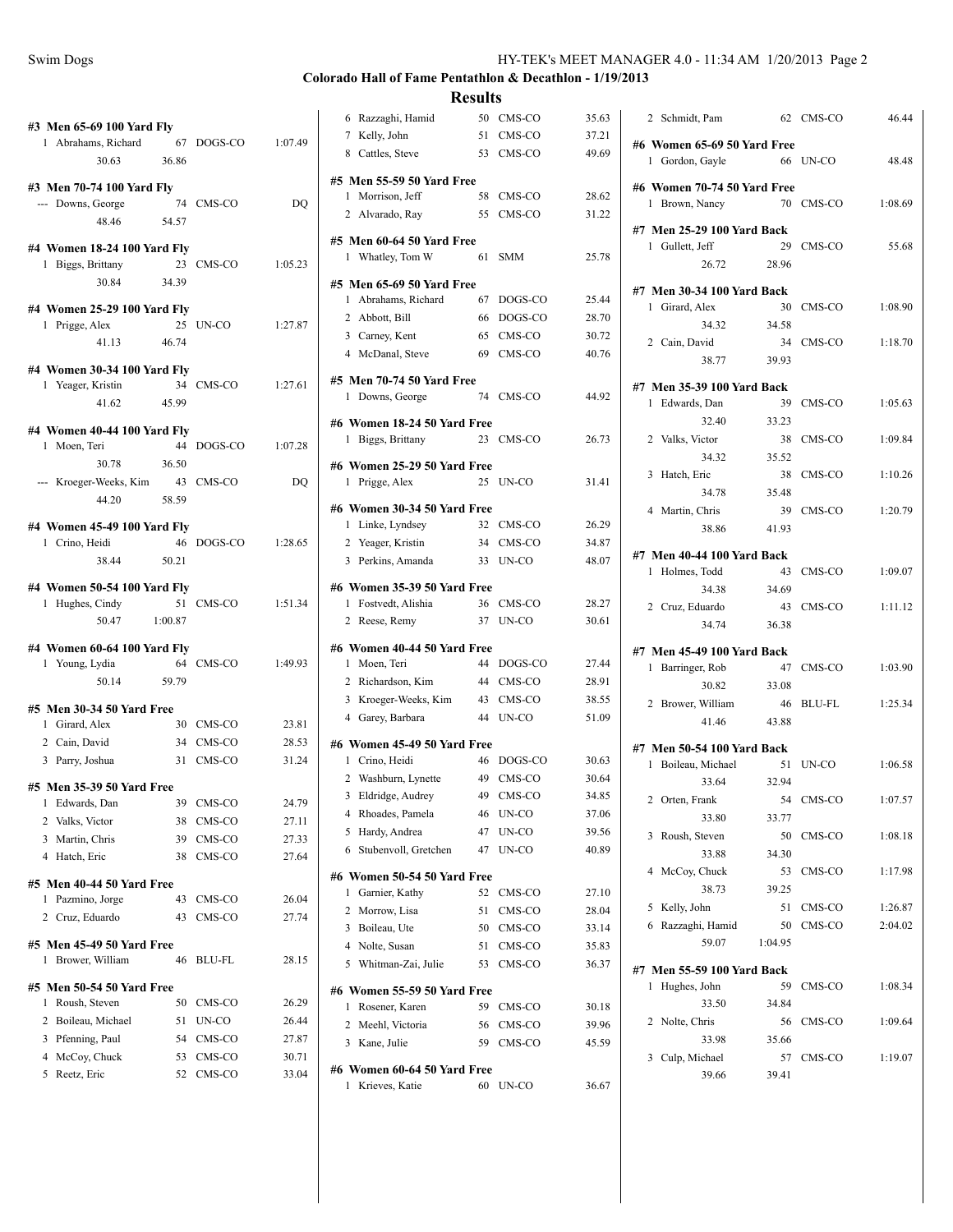| HY-TEK's MEET MANAGER 4.0 - 11:34 AM 1/20/2013 Page 3 |
|-------------------------------------------------------|
|                                                       |

| #7 Men 60-64 100 Yard Back<br>1 James, David                    |         | 64 CMS-CO 1:43.75  |         |
|-----------------------------------------------------------------|---------|--------------------|---------|
| 51.14 52.61                                                     |         |                    |         |
| #7 Men 65-69 100 Yard Back                                      |         |                    |         |
| 1 Abrahams, Richard                                             |         | 67 DOGS-CO 1:17.75 |         |
| 38.38                                                           | 39.37   |                    |         |
| 2 McDanal, Steve 69 CMS-CO 1:51.38<br>53.88 57.50               |         |                    |         |
| #7 Men 70-74 100 Yard Back                                      |         |                    |         |
|                                                                 |         | 74 CMS-CO          | 1:49.26 |
| 1 Downs, George 74<br>52.23 57.03                               |         |                    |         |
| #8 Women 18-24 100 Yard Back                                    |         |                    |         |
| 1 Biggs, Brittany 23 CMS-CO 1:10.55                             |         |                    |         |
| 33.55 37.00                                                     |         |                    |         |
| #8 Women 25-29 100 Yard Back                                    |         |                    |         |
| 1 Prigge, Alex                                                  |         | 25 UN-CO 1:16.41   |         |
| 37.36 39.05                                                     |         |                    |         |
| #8 Women 30-34 100 Yard Back                                    |         |                    |         |
| 1 Yeager, Kristin                                               |         | 34 CMS-CO 1:30.81  |         |
| 45.33 45.48                                                     |         |                    |         |
| #8 Women 35-39 100 Yard Back                                    |         |                    |         |
|                                                                 |         | 36 CMS-CO 1:14.28  |         |
| <b>Women 30</b><br>1 Fostvedt, Alishia<br>$\frac{36}{16}$ 37.69 |         |                    |         |
| #8 Women 40-44 100 Yard Back                                    |         |                    |         |
| 1 Moen, Teri                                                    |         | 44 DOGS-CO 1:18.34 |         |
| 38.46                                                           | 39.88   |                    |         |
| 2 Kroeger-Weeks, Kim 43 CMS-CO 1:33.53                          |         |                    |         |
| 45.87 47.66                                                     |         |                    |         |
| #8 Women 45-49 100 Yard Back                                    |         |                    |         |
| 1 Crino, Heidi                                                  |         | 46 DOGS-CO 1:18.91 |         |
| 38.24 40.67                                                     |         |                    |         |
| 2 Golding, Sandy                                                |         | 49 CMS-CO 1:36.53  |         |
| 46.16 50.37                                                     |         |                    |         |
| #8 Women 50-54 100 Yard Back                                    |         |                    |         |
| 1 Morrow, Lisa                                                  |         | 51 CMS-CO 1:13.12  |         |
| 35.92 37.20                                                     |         |                    |         |
| 2 Hughes, Cindy                                                 |         | 51 CMS-CO          | 1:48.67 |
| 51.89                                                           | 56.78   |                    |         |
| #8 Women 60-64 100 Yard Back                                    |         |                    |         |
| 1 Young, Lydia                                                  | 64      | CMS-CO             | 1:32.50 |
| 45.68                                                           | 46.82   |                    |         |
| #8 Women 70-74 100 Yard Back                                    |         |                    |         |
| Townsend, Patti<br>1                                            | 72      | CMS-CO             | 2:14.40 |
| 1:04.66                                                         | 1:09.74 |                    |         |
| #9 Men 30-34 50 Yard Breast                                     |         |                    |         |
| Girard, Alex<br>1                                               |         | 30 CMS-CO          | 33.81   |
| 2 Cain, David                                                   | 34      | CMS-CO             | 33.93   |
| 3 Parry, Joshua                                                 | 31      | CMS-CO             | 44.78   |

|                | #9 Men 35-39 50 Yard Breast                         |          |                |             |
|----------------|-----------------------------------------------------|----------|----------------|-------------|
| *1             | Martin, Chris                                       | 39       | CMS-CO         | 34.31       |
| $*1$           | Edwards, Dan                                        |          | 39 CMS-CO      | 34.31       |
|                | 3 Hatch, Eric                                       | 38       | CMS-CO         | 39.89       |
|                |                                                     |          |                |             |
| 1.             | #9 Men 40-44 50 Yard Breast<br>Cruz, Eduardo        | 43       | CMS-CO         | 36.67       |
|                | 2 Pazmino, Jorge                                    | 43       | CMS-CO         | 37.47       |
|                |                                                     |          |                |             |
|                | #9 Men 45-49 50 Yard Breast                         |          |                |             |
|                | 1 Brower, William                                   | 46       | <b>BLU-FL</b>  | 39.58       |
|                | #9 Men 50-54 50 Yard Breast                         |          |                |             |
| 1              | Boileau, Michael                                    |          | 51 UN-CO       | 33.67       |
| 2              | Pfenning, Paul                                      |          | 54 CMS-CO      | 36.39       |
| 3              | Roush, Steven                                       |          | 50 CMS-CO      | 36.82       |
| $\overline{4}$ | McCoy, Chuck                                        |          | 53 CMS-CO      | 40.69       |
| 5              | Reetz, Eric                                         |          | 52 CMS-CO      | 44.24       |
|                | 6 Razzaghi, Hamid                                   |          | 50 CMS-CO      | 48.46       |
|                | --- Cattles, Steve                                  |          | 53 CMS-CO      | DQ          |
|                | --- Kelly, John                                     | 51       | CMS-CO         | DQ          |
|                | #9 Men 55-59 50 Yard Breast                         |          |                |             |
|                | 1 Hess, Richard                                     | 58       | CMS-CO         | 32.91       |
|                | 2 Alvarado, Ray                                     |          | 55 CMS-CO      | 37.03       |
|                | 3 Morrison, Jeff                                    | 58       | CMS-CO         | 40.04       |
|                |                                                     |          |                |             |
|                | #9 Men 60-64 50 Yard Breast                         |          |                |             |
|                | 1 Whatley, Tom W                                    | 61       | <b>SMM</b>     | 33.63       |
|                |                                                     |          |                |             |
|                | #9 Men 65-69 50 Yard Breast                         |          |                |             |
|                | 1 Abrahams, Richard                                 |          | 67 DOGS-CO     | 37.13       |
|                | 2 McDanal, Steve                                    |          | 69 CMS-CO      | 47.08       |
|                |                                                     |          |                |             |
|                | #9 Men 70-74 50 Yard Breast                         | 74       |                | 40.46       |
|                | 1 Downs, George                                     |          | CMS-CO         |             |
|                | #10 Women 25-29 50 Yard Breast                      |          |                |             |
| 1              | Prigge, Alex                                        |          | $25$ IN-CO     | 41.47       |
|                | #10 Women 30-34 50 Yard Breast                      |          |                |             |
|                | 1 Yeager, Kristin                                   |          | 34 CMS-CO      | 42.89       |
|                |                                                     |          |                |             |
| 1              | #10 Women 35-39 50 Yard Breast<br>Fostvedt, Alishia | 36       | CMS-CO         | 36.53       |
| 2              | Reese, Remy                                         | 37       | UN-CO          | 40.21       |
|                |                                                     |          |                |             |
|                | #10 Women 40-44 50 Yard Breast                      |          |                |             |
| 1              | Moen, Teri                                          | 44       | DOGS-CO        | 36.73       |
| 2              | Richardson, Kim                                     | 44       | CMS-CO         | 40.12       |
| 3              | Kroeger-Weeks, Kim                                  | 43       | CMS-CO         | 43.66       |
| $\overline{4}$ | Garey, Barbara                                      | 44       | UN-CO          | 1:05.25     |
|                | #10 Women 45-49 50 Yard Breast                      |          |                |             |
| 1              | Washburn, Lynette                                   | 49       | CMS-CO         | 37.08       |
| 2              | Crino, Heidi                                        | 46       | DOGS-CO        | 40.97       |
| 3              | Eldridge, Audrey                                    | 49       | CMS-CO         | 44.02       |
| 4              | Rhoades, Pamela                                     | 46       | UN-CO          | 49.66       |
| 5              | Stubenvoll, Gretchen<br>Hardy, Andrea               | 47<br>47 | UN-CO<br>UN-CO | 51.40<br>DQ |

|                | #10 Women 50-54 50 Yard Breast |       |           |         |
|----------------|--------------------------------|-------|-----------|---------|
|                | 1 Garnier, Kathy               |       | 52 CMS-CO | 39.85   |
|                | 2 Nolte, Susan                 |       | 51 CMS-CO | 44.78   |
|                | 3 Whitman-Zai, Julie 53 CMS-CO |       |           | 45.90   |
|                | #10 Women 55-59 50 Yard Breast |       |           |         |
|                | 1 Rosener, Karen               |       | 59 CMS-CO | 40.71   |
|                | --- Kane, Julie                |       | 59 CMS-CO | DO      |
|                | #10 Women 60-64 50 Yard Breast |       |           |         |
|                | 1 Krieves, Katie               |       | 60 UN-CO  | 49.43   |
|                | --- Schmidt, Pam               |       | 62 CMS-CO | DO      |
|                | #10 Women 70-74 50 Yard Breast |       |           |         |
| 1              | Townsend, Patti                |       | 72 CMS-CO | 1:07.65 |
|                | --- Brown, Nancy               |       | 70 CMS-CO | DO      |
|                | #11 Men 25-29 100 Yard Breast  |       |           |         |
|                | 1 Gullett, Jeff                |       | 29 CMS-CO | 1:01.93 |
|                | 29.33                          | 32.60 |           |         |
|                | #11 Men 30-34 100 Yard Breast  |       |           |         |
|                | 1 Girard, Alex                 |       | 30 CMS-CO | 1:12.99 |
|                | 34.89                          | 38.10 |           |         |
|                | 2 Cain, David                  |       | 34 CMS-CO | 1:14.99 |
|                | 35.75                          | 39.24 |           |         |
|                | #11 Men 35-39 100 Yard Breast  |       |           |         |
|                | 1 Martin, Chris                |       | 39 CMS-CO | 1:16.76 |
|                | 35.27                          | 41.49 |           |         |
| $\overline{2}$ | Hatch, Eric                    |       | 38 CMS-CO | 1:27.68 |
|                | 41.28                          | 46.40 |           |         |
|                | --- Edwards, Dan               |       | 39 CMS-CO | DQ      |
|                | 34.42                          | 38.61 |           |         |
|                | #11 Men 40-44 100 Yard Breast  |       |           |         |
|                | 1 Holmes, Todd                 |       | 43 CMS-CO | 1:14.99 |
|                | 35.26                          | 39.73 |           |         |
|                | 2 Cruz, Eduardo                |       | 43 CMS-CO | 1:20.66 |
|                | 39.07                          | 41.59 |           |         |
|                | #11 Men 45-49 100 Yard Breast  |       |           |         |
|                | 1 Brower, William              |       | 46 BLU-FL | 1:29.39 |
|                | 42.25                          | 47.14 |           |         |
|                | #11 Men 50-54 100 Yard Breast  |       |           |         |
| 1              | Orten, Frank                   | 54    | CMS-CO    | 1:12.82 |
|                | 34.48                          | 38.34 |           |         |
| 2              | Boileau, Michael               | 51    | UN-CO     | 1:15.16 |
|                | 35.23                          | 39.93 |           |         |
| 3              | Roush, Steven                  | 50    | CMS-CO    | 1:19.96 |
|                | 37.92                          | 42.04 |           |         |
| 4              | McCoy, Chuck                   | 53    | CMS-CO    | 1:27.33 |
|                | 41.58                          | 45.75 |           |         |
| 5              | Kelly, John                    | 51    | CMS-CO    | 1:38.83 |
|                | 46.58                          | 52.25 |           |         |
| 6              | Razzaghi, Hamid                | 50    | CMS-CO    | 1:50.92 |
|                | 53.73                          | 57.19 |           |         |
|                | Cattles, Steve                 | 53    | CMS-CO    | DQ      |
|                |                                |       |           |         |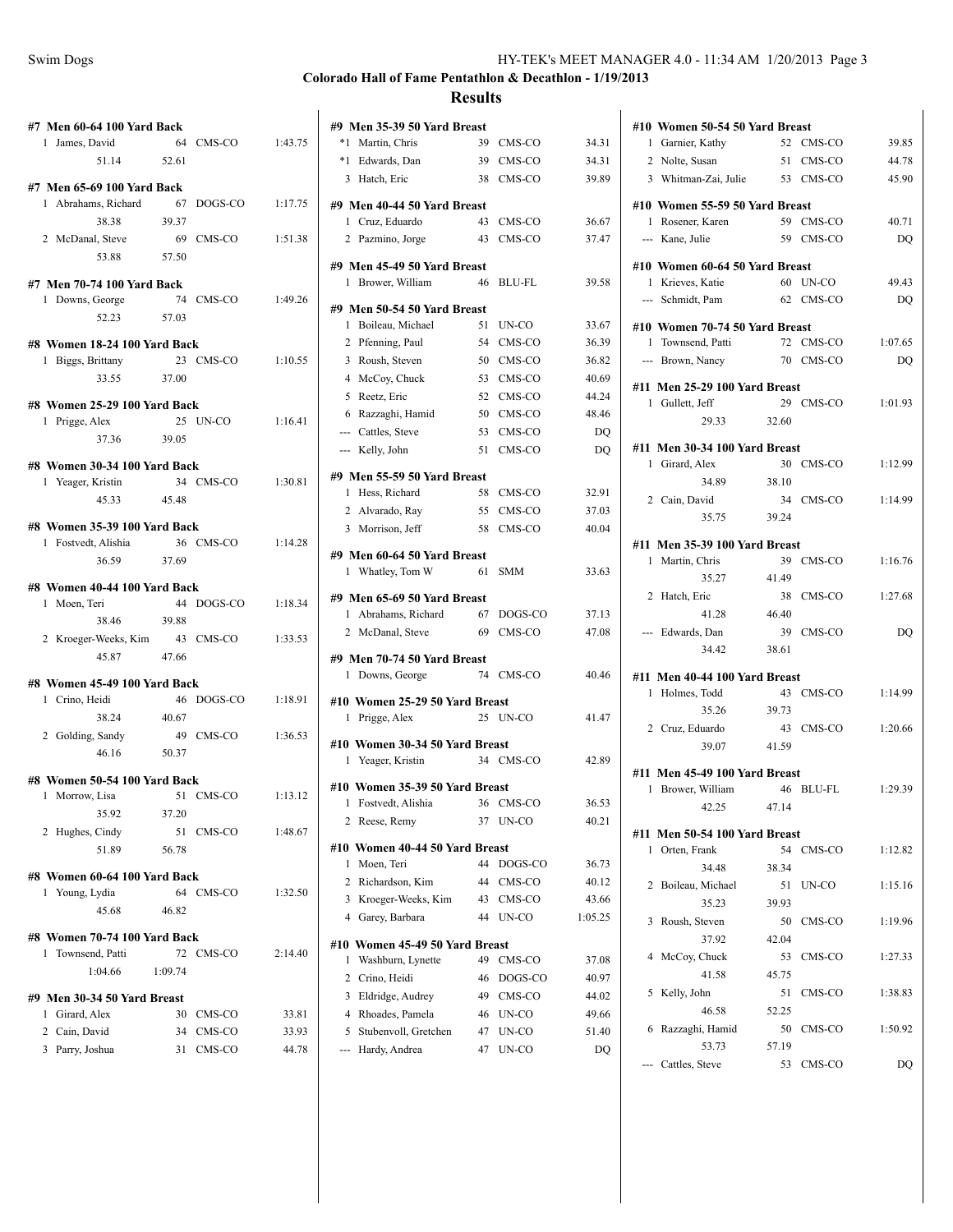| Swim Dogs | HY-TEK's MEET MANAGER 4.0 - 11:34 AM 1/20/2013 Page 4 |
|-----------|-------------------------------------------------------|
|           |                                                       |

| #11 Men 55-59 100 Yard Breast                        |         |                    |         |
|------------------------------------------------------|---------|--------------------|---------|
| 1 Nolte, Chris                                       |         | 56 CMS-CO          | 1:16.11 |
| 35.44                                                | 40.67   |                    |         |
| 2 Hughes, John                                       |         | 59 CMS-CO          | 1:24.93 |
| 40.77                                                | 44.16   |                    |         |
| --- Culp, Michael                                    |         | 57 CMS-CO          | DQ      |
| 44.05                                                | 49.57   |                    |         |
|                                                      |         |                    |         |
| #11 Men 65-69 100 Yard Breast                        |         |                    |         |
| 1 Abrahams, Richard 67 DOGS-CO 1:24.86               |         |                    |         |
| 39.51 45.35                                          |         |                    |         |
| #11 Men 70-74 100 Yard Breast                        |         |                    |         |
| 1 Downs, George                                      |         | 74 CMS-CO          | 1:38.22 |
| 45.48                                                | 52.74   |                    |         |
|                                                      |         |                    |         |
| #12 Women 18-24 100 Yard Breast<br>1 Biggs, Brittany |         | 23 CMS-CO 1:21.10  |         |
| 37.52 43.58                                          |         |                    |         |
|                                                      |         |                    |         |
| #12 Women 25-29 100 Yard Breast                      |         |                    |         |
| 1 Prigge, Alex                                       |         | 25 UN-CO           | 1:28.56 |
| 42.14 46.42                                          |         |                    |         |
| #12 Women 30-34 100 Yard Breast                      |         |                    |         |
| 1 Ran, Hillary                                       |         | 31 CMS-CO          | 1:16.99 |
| 36.17                                                | 40.82   |                    |         |
| 2 Yeager, Kristin                                    |         | 34 CMS-CO          | 1:31.77 |
| 44.50                                                | 47.27   |                    |         |
|                                                      |         |                    |         |
| #12 Women 35-39 100 Yard Breast                      |         |                    |         |
| 1 Fostvedt, Alishia                                  |         | 36 CMS-CO 1:22.01  |         |
| 38.75                                                | 43.26   |                    |         |
| #12 Women 40-44 100 Yard Breast                      |         |                    |         |
| 1 Moen, Teri                                         |         | 44 DOGS-CO 1:20.64 |         |
| 37.97                                                | 42.67   |                    |         |
| 2 Kroeger-Weeks, Kim                                 |         | 43 CMS-CO          | 1:36.36 |
| 46.21                                                | 50.15   |                    |         |
|                                                      |         |                    |         |
| #12 Women 45-49 100 Yard Breast                      |         |                    |         |
| 1 Crino, Heidi                                       |         | 46 DOGS-CO 1:33.16 |         |
| 43.01 50.15                                          |         |                    |         |
| #12 Women 50-54 100 Yard Breast                      |         |                    |         |
| 1 Hughes, Cindy                                      |         | 51 CMS-CO          | 1:53.77 |
| 54.74                                                | 59.03   |                    |         |
|                                                      |         |                    |         |
| #12 Women 55-59 100 Yard Breast                      |         | 59 CMS-CO          |         |
| 1 Kane, Julie                                        |         |                    | 1:53.25 |
| 55.03                                                | 58.22   |                    |         |
| #12 Women 60-64 100 Yard Breast                      |         |                    |         |
| 1 Young, Lydia                                       |         | 64 CMS-CO          | 1:47.64 |
| 54.04                                                | 53.60   |                    |         |
|                                                      |         |                    |         |
| #12 Women 70-74 100 Yard Breast<br>1 Townsend, Patti |         | 72 CMS-CO          | 2:41.88 |
| 1:11.68                                              | 1:30.20 |                    |         |
|                                                      |         |                    |         |
| #13 Men 30-34 50 Yard Back                           |         |                    |         |
| 1 Girard, Alex                                       |         | 30 CMS-CO          | 30.59   |
|                                                      |         |                    |         |

|                | 2 Cain, David                                 | 34 | CMS-CO     | 37.36 |
|----------------|-----------------------------------------------|----|------------|-------|
|                | 3 Parry, Joshua                               | 31 | CMS-CO     | 39.27 |
|                |                                               |    |            |       |
|                | #13 Men 35-39 50 Yard Back<br>1 Valks, Victor |    | 38 CMS-CO  | 31.60 |
|                | 2 Hatch, Eric                                 |    | 38 CMS-CO  | 32.07 |
|                | 3 Martin, Chris                               |    | 39 CMS-CO  | 36.86 |
|                | --- Edwards, Dan                              |    | 39 CMS-CO  | DQ    |
|                |                                               |    |            |       |
|                | #13 Men 40-44 50 Yard Back                    |    |            |       |
|                | 1 Pazmino, Jorge                              | 43 | CMS-CO     | 31.86 |
|                | 2 Cruz, Eduardo                               | 43 | CMS-CO     | 32.30 |
|                | #13 Men 45-49 50 Yard Back                    |    |            |       |
|                | 1 Brower, William                             | 46 | BLU-FL     | 47.25 |
|                | #13 Men 50-54 50 Yard Back                    |    |            |       |
|                | 1 Penn, Michael                               | 51 | UN-CO      | 28.24 |
|                | 2 Boileau, Michael                            | 51 | UN-CO      | 30.36 |
|                | 3 Roush, Steven                               | 50 | CMS-CO     | 31.60 |
|                | 4 McCoy, Chuck                                |    | 53 CMS-CO  | 37.15 |
|                | 5 Pfenning, Paul                              | 54 | CMS-CO     | 38.87 |
|                | 6 Kelly, John                                 | 51 | CMS-CO     | 40.89 |
|                | 7 Reetz, Eric                                 |    | 52 CMS-CO  | 43.28 |
|                | 8 Razzaghi, Hamid                             | 50 | CMS-CO     | 53.72 |
|                |                                               |    |            |       |
|                | #13 Men 55-59 50 Yard Back<br>1 Alvarado, Ray | 55 | CMS-CO     | 37.91 |
|                | 2 Morrison, Jeff                              | 58 | CMS-CO     | 38.36 |
|                |                                               |    |            |       |
|                | #13 Men 60-64 50 Yard Back                    |    |            |       |
|                | 1 Whatley, Tom W                              | 61 | <b>SMM</b> | 32.31 |
|                | #13 Men 65-69 50 Yard Back                    |    |            |       |
|                | 1 Abrahams, Richard                           |    | 67 DOGS-CO | 33.92 |
|                | 2 Carney, Kent                                |    | 65 CMS-CO  | 36.09 |
|                | 3 Abbott, Bill                                |    | 66 DOGS-CO | 39.57 |
|                | 4 McDanal, Steve                              | 69 | CMS-CO     | 48.18 |
|                | #13 Men 70-74 50 Yard Back                    |    |            |       |
|                | 1 Downs, George                               |    | 74 CMS-CO  | 49.02 |
|                | #14 Women 25-29 50 Yard Back                  |    |            |       |
| 1              | Prigge, Alex                                  |    | 25 UN-CO   | 36.01 |
|                |                                               |    |            |       |
|                | #14 Women 30-34 50 Yard Back                  |    |            |       |
| 1              | Linke, Lyndsey                                | 32 | CMS-CO     | 31.54 |
| $\overline{2}$ | Yeager, Kristin                               |    | 34 CMS-CO  | 44.50 |
|                | #14 Women 35-39 50 Yard Back                  |    |            |       |
| 1              | Fostvedt, Alishia                             | 36 | CMS-CO     | 35.45 |
|                | 2 Reese, Remy                                 | 37 | UN-CO      | 37.62 |
|                | #14 Women 40-44 50 Yard Back                  |    |            |       |
| 1              | Moen, Teri                                    | 44 | DOGS-CO    | 35.73 |
|                | 2 Richardson, Kim                             |    | 44 CMS-CO  | 35.75 |
|                | 3 Kroeger-Weeks, Kim                          |    | 43 CMS-CO  | 44.48 |
|                |                                               |    |            |       |
| 1              | #14 Women 45-49 50 Yard Back<br>Crino, Heidi  | 46 | DOGS-CO    | 35.53 |
|                | 2 Washburn, Lynette                           | 49 | CMS-CO     | 36.97 |
| 3              | Eldridge, Audrey                              | 49 | CMS-CO     | 41.04 |
| 4              | Golding, Sandy                                | 49 | CMS-CO     | 41.97 |
|                |                                               |    |            |       |

| #14 Women 50-54 50 Yard Back                    |       |           |         |
|-------------------------------------------------|-------|-----------|---------|
| 1 Morrow, Lisa                                  |       | 51 CMS-CO | 33.23   |
| 2 Garnier, Kathy                                |       | 52 CMS-CO | 36.80   |
| 3 Nolte, Susan                                  |       | 51 CMS-CO | 44.03   |
| #14 Women 55-59 50 Yard Back                    |       |           |         |
| 1 Kane, Julie                                   |       | 59 CMS-CO | 55.60   |
| #14 Women 60-64 50 Yard Back                    |       |           |         |
| 1 Krieves, Katie                                |       | 60 UN-CO  | 50.06   |
| 2 Schmidt, Pam                                  |       | 62 CMS-CO | 1:02.36 |
| #14 Women 65-69 50 Yard Back                    |       |           |         |
| 1 Gordon, Gayle                                 |       | 66 UN-CO  | 1:00.26 |
| #14 Women 70-74 50 Yard Back                    |       |           |         |
| 1 Townsend, Patti                               |       | 72 CMS-CO | 1:02.19 |
| 2 Brown, Nancy                                  |       | 70 CMS-CO | 1:23.21 |
| #15 Men 25-29 100 Yard Free                     |       |           |         |
| 1 Gullett, Jeff                                 | 29    | CMS-CO    | 47.99   |
| 22.89                                           | 25.10 |           |         |
| #15 Men 30-34 100 Yard Free                     |       |           |         |
| 1 Girard, Alex                                  | 30    | CMS-CO    | 52.71   |
| 24.15                                           | 28.56 |           |         |
| 2 Cain, David                                   | 34    | CMS-CO    | 1:07.04 |
| 31.27                                           | 35.77 |           |         |
|                                                 |       |           |         |
| #15 Men 35-39 100 Yard Free<br>1 Edwards, Dan   | 39    | CMS-CO    | 55.06   |
| 25.72                                           | 29.34 |           |         |
| 2 Hatch, Eric                                   | 38    | CMS-CO    | 1:01.62 |
| 29.01                                           | 32.61 |           |         |
| 3 Martin, Chris                                 | 39    | CMS-CO    | 1:04.16 |
| 29.70                                           | 34.46 |           |         |
| #15 Men 40-44 100 Yard Free                     |       |           |         |
| 1 Holmes, Todd                                  | 43    | CMS-CO    | 57.15   |
| 27.32                                           | 29.83 |           |         |
| 2 Cruz, Eduardo                                 | 43    | CMS-CO    | 1:00.68 |
| 29.49                                           | 31.19 |           |         |
|                                                 |       |           |         |
| #15 Men 45-49 100 Yard Free<br>1 Barringer, Rob |       | 47 CMS-CO | 53.97   |
| 25.46                                           | 28.51 |           |         |
| Brower, William<br>2                            | 46    | BLU-FL    | 1:01.75 |
| 31.07                                           | 30.68 |           |         |
|                                                 |       |           |         |
| #15 Men 50-54 100 Yard Free<br>1 Penn, Michael  | 51    | UN-CO     | 56.77   |
| 27.44                                           | 29.33 |           |         |
| 2<br>Orten, Frank                               | 54    | CMS-CO    | 57.03   |
| 27.80                                           | 29.23 |           |         |
| 3<br>Roush, Steven                              | 50    | CMS-CO    | 58.16   |
| 28.48                                           | 29.68 |           |         |
| Boileau, Michael<br>4                           | 51    | UN-CO     | 1:00.50 |
| 28.84                                           | 31.66 |           |         |
| 5<br>McCoy, Chuck                               | 53    | CMS-CO    | 1:08.03 |
| 30.66                                           | 37.37 |           |         |
|                                                 |       |           |         |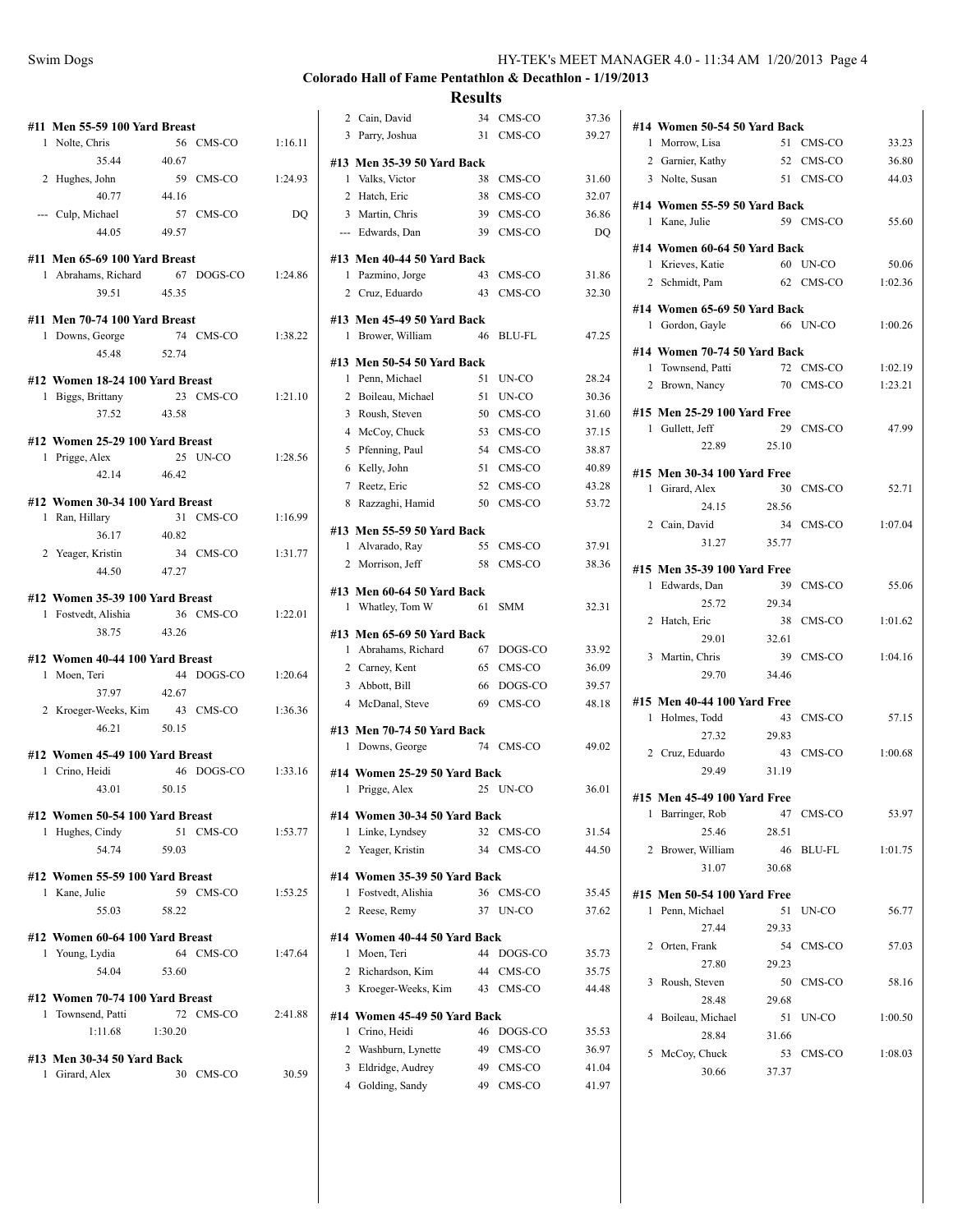| Swim Dogs | HY-TEK's MEET MANAGER 4.0 - 11:34 AM 1/20/2013 Page 5 |  |
|-----------|-------------------------------------------------------|--|
|           |                                                       |  |

|   | (#15 Men 50-54 100 Yard Free)                   |       |                    |         |
|---|-------------------------------------------------|-------|--------------------|---------|
|   | 6 Kelly, John                                   |       | 51 CMS-CO          | 1:14.42 |
|   | 35.05                                           | 39.37 |                    |         |
|   | 7 Reetz, Eric                                   | 52    | CMS-CO             | 1:15.98 |
|   | 35.53                                           | 40.45 |                    |         |
| 8 | Razzaghi, Hamid                                 | 50    | CMS-CO             | 1:25.82 |
|   | 41.67                                           | 44.15 |                    |         |
|   | 9 Cattles, Steve                                | 53    | CMS-CO             | 1:50.34 |
|   | 50.05 1:00.29                                   |       |                    |         |
|   | #15 Men 55-59 100 Yard Free                     |       |                    |         |
| 1 | Hughes, John                                    | 59    | CMS-CO             | 58.44   |
|   | 28.38                                           | 30.06 |                    |         |
|   | 2 Nolte, Chris                                  | 56    | CMS-CO             | 59.08   |
|   | 28.76 30.32                                     |       |                    |         |
|   | 3 Culp, Michael                                 | 57    | CMS-CO             | 1:04.59 |
|   | 31.07                                           | 33.52 |                    |         |
|   |                                                 |       |                    |         |
|   | #15 Men 60-64 100 Yard Free<br>1 James, David   |       | 64 CMS-CO          | 1:23.23 |
|   | 38.26                                           | 44.97 |                    |         |
|   |                                                 |       |                    |         |
|   | #15 Men 65-69 100 Yard Free                     |       |                    |         |
|   | 1 Abrahams, Richard 67 DOGS-CO                  |       |                    | 57.70   |
|   | 27.53                                           | 30.17 |                    |         |
|   | 2 Abbott, Bill                                  | 66    | DOGS-CO            | 1:04.82 |
|   | 30.98                                           | 33.84 |                    |         |
|   | 3 McDanal, Steve                                | 69    | CMS-CO             | 1:37.80 |
|   | 47.01                                           | 50.79 |                    |         |
|   | #15 Men 70-74 100 Yard Free                     |       |                    |         |
| 1 | Downs, George                                   |       | 74 CMS-CO          | 1:40.86 |
|   | 46.32                                           | 54.54 |                    |         |
|   | #16 Women 18-24 100 Yard Free                   |       |                    |         |
| 1 | Biggs, Brittany                                 |       | 23 CMS-CO          | 58.23   |
|   | 28.18                                           | 30.05 |                    |         |
|   | #16 Women 25-29 100 Yard Free                   |       |                    |         |
| 1 | Prigge, Alex                                    |       | 25 UN-CO           | 1:10.89 |
|   | 34.26 36.63                                     |       |                    |         |
|   |                                                 |       |                    |         |
|   | #16 Women 30-34 100 Yard Free                   |       |                    |         |
| 1 | Linke, Lyndsey<br>28.32                         | 30.45 | 32 CMS-CO          | 58.77   |
|   |                                                 |       | 34 CMS-CO          | 1:13.34 |
|   | 2 Yeager, Kristin<br>36.25                      | 37.09 |                    |         |
|   |                                                 |       |                    |         |
|   | #16 Women 35-39 100 Yard Free                   |       |                    |         |
|   | 1 Fostvedt, Alishia                             |       | 36 CMS-CO          | 1:04.86 |
|   | 30.36                                           | 34.50 |                    |         |
|   | #16 Women 40-44 100 Yard Free                   |       |                    |         |
| 1 | Moen, Teri                                      |       | 44 DOGS-CO         | 59.97   |
|   | 29.02                                           | 30.95 |                    |         |
|   | 2 Kroeger-Weeks, Kim                            |       | 43 CMS-CO          | 1:24.54 |
|   | 39.41                                           | 45.13 |                    |         |
|   |                                                 |       |                    |         |
|   |                                                 |       |                    |         |
|   | #16 Women 45-49 100 Yard Free<br>1 Crino, Heidi |       | 46 DOGS-CO 1:15.18 |         |
|   | 34.50                                           | 40.68 |                    |         |

|   | 2 Rhoades, Pamela                                |       | 46 UN-CO               | 1:38.68        |
|---|--------------------------------------------------|-------|------------------------|----------------|
|   | 46.27                                            | 52.41 |                        |                |
|   | #16 Women 50-54 100 Yard Free                    |       |                        |                |
| 1 | Hughes, Cindy                                    | 51    | CMS-CO                 | 1:25.71        |
|   | 41.92                                            | 43.79 |                        |                |
|   | 2 Whitman-Zai, Julie                             |       | 53 CMS-CO              | 1:26.36        |
|   | 39.81                                            | 46.55 |                        |                |
|   | #16 Women 55-59 100 Yard Free                    |       |                        |                |
|   | 1 Meehl, Victoria                                | 56    | CMS-CO                 | 1:25.86        |
|   | 39.60                                            | 46.26 |                        |                |
|   | #16 Women 60-64 100 Yard Free                    |       |                        |                |
|   | 1 Young, Lydia                                   |       | 64 CMS-CO              | 1:20.36        |
|   | 38.70                                            | 41.66 |                        |                |
|   |                                                  |       |                        |                |
|   | #16 Women 65-69 100 Yard Free<br>1 Gordon, Gayle | 66    | UN-CO                  | 1:53.15        |
|   | 53.15 1:00.00                                    |       |                        |                |
|   |                                                  |       |                        |                |
|   | #17 Men 30-34 50 Yard Fly                        |       | 30 CMS-CO              | 25.68          |
|   | 1 Girard, Alex<br>2 Cain, David                  |       | 34 CMS-CO              | 35.18          |
|   | 3 Parry, Joshua                                  |       | 31 CMS-CO              | 35.82          |
|   |                                                  |       |                        |                |
|   | #17 Men 35-39 50 Yard Fly                        |       |                        |                |
|   | 1 Valks, Victor                                  |       | 38 CMS-CO              | 30.63          |
|   | 2 Hatch, Eric<br>3 Martin, Chris                 |       | 38 CMS-CO<br>39 CMS-CO | 32.79<br>35.80 |
|   |                                                  |       |                        |                |
|   | #17 Men 40-44 50 Yard Fly                        |       |                        |                |
|   | 1 Pazmino, Jorge                                 |       | 43 CMS-CO              | 29.56          |
|   | 2 Cruz, Eduardo                                  | 43    | CMS-CO                 | 30.55          |
|   | #17 Men 45-49 50 Yard Fly                        |       |                        |                |
|   | 1 Brower, William                                | 46    | BLU-FL                 | 31.24          |
|   | #17 Men 50-54 50 Yard Fly                        |       |                        |                |
|   | 1 Penn, Michael                                  |       | 51 UN-CO               | 27.83          |
|   | 2 Boileau, Michael                               |       | 51 UN-CO               | 28.58          |
|   | 3 Roush, Steven                                  |       | 50 CMS-CO              | 28.84          |
|   | 4 McCoy, Chuck                                   |       | 53 CMS-CO              | 32.52          |
|   | 5 Pfenning, Paul                                 | 51    | 54 CMS-CO              | 32.65<br>41.70 |
| 7 | 6 Kelly, John<br>Razzaghi, Hamid                 | 50    | CMS-CO<br>CMS-CO       | 49.58          |
|   |                                                  |       |                        |                |
|   | #17 Men 55-59 50 Yard Fly                        |       |                        |                |
| 1 | Hess, Richard                                    |       | 58 CMS-CO              | 27.59          |
|   | 2 Alvarado, Ray<br>3 Culp, Michael               |       | 55 CMS-CO              | 33.13<br>33.50 |
|   | 4 Morrison, Jeff                                 | 58    | 57 CMS-CO<br>CMS-CO    | 37.14          |
|   |                                                  |       |                        |                |
|   | #17 Men 60-64 50 Yard Fly                        |       |                        |                |
|   | 1 Whatley, Tom W                                 | 61    | <b>SMM</b>             | 29.21          |
|   | #17 Men 65-69 50 Yard Fly                        |       |                        |                |
|   | 1 Abrahams, Richard                              | 67    | DOGS-CO                | 28.81          |
|   | 2 Abbott, Bill                                   |       | 66 DOGS-CO             | 31.24          |
|   | #17 Men 70-74 50 Yard Fly                        |       |                        |                |
| 1 | Downs, George                                    | 74    | CMS-CO                 | 44.16          |
|   |                                                  |       |                        |                |

|    | #18 Women 18-24 50 Yard Fly<br>1 Biggs, Brittany | 23    | CMS-CO     | 28.83   |
|----|--------------------------------------------------|-------|------------|---------|
| 1  | #18 Women 25-29 50 Yard Fly<br>Prigge, Alex      |       | 25 UN-CO   | 39.48   |
|    | #18 Women 30-34 50 Yard Fly                      |       |            |         |
|    | 1 Linke, Lyndsey                                 |       | 32 CMS-CO  | 29.12   |
|    | 2 Yeager, Kristin                                |       | 34 CMS-CO  | 40.06   |
|    | #18 Women 35-39 50 Yard Fly                      |       |            |         |
| 1. | Reese, Remy                                      | 37    | UN-CO      | 38.36   |
|    | #18 Women 40-44 50 Yard Fly                      |       |            |         |
|    | 1 Moen, Teri                                     | 44    | DOGS-CO    | 30.26   |
|    | 2 Richardson, Kim                                |       | 44 CMS-CO  | 34.62   |
|    | 3 Kroeger-Weeks, Kim                             |       | 43 CMS-CO  | 41.88   |
|    | #18 Women 45-49 50 Yard Fly                      |       |            |         |
|    | 1 Washburn, Lynette                              | 49    | CMS-CO     | 32.96   |
|    | 2 Crino, Heidi                                   |       | 46 DOGS-CO | 36.79   |
|    | 3 Eldridge, Audrey                               |       | 49 CMS-CO  | 42.58   |
|    | 4 Rhoades, Pamela                                |       | 46 UN-CO   | 50.66   |
|    | #18 Women 50-54 50 Yard Fly                      |       |            |         |
|    | 1 Morrow, Lisa                                   | 51    | CMS-CO     | 31.23   |
|    | 2 Garnier, Kathy                                 |       | 52 CMS-CO  | 34.69   |
|    | 3 Nolte, Susan                                   | 51    | CMS-CO     | 43.29   |
|    | #18 Women 55-59 50 Yard Fly                      |       |            |         |
|    | 1 Rosener, Karen                                 | 59    | CMS-CO     | 33.26   |
|    | 2 Kane, Julie                                    | 59    | CMS-CO     | 58.32   |
|    | #19 Men 25-29 200 Yard IM                        |       |            |         |
|    | 1 Gullett, Jeff                                  | 29    | CMS-CO     | 2:05.99 |
|    | 25.91                                            | 33.26 | 36.43      | 30.39   |
|    | #19 Men 30-34 200 Yard IM                        |       |            |         |
|    | 1 Girard, Alex                                   | 30    | CMS-CO     | 2:15.61 |
|    | 28.58                                            | 36.21 | 39.85      | 30.97   |
|    | 2 Cain, David                                    | 34    | CMS-CO     | 2:40.03 |
|    | 35.17                                            | 42.29 | 45.05      | 37.52   |
|    | #19 Men 35-39 200 Yard IM                        |       |            |         |
| 1  | Hatch, Eric                                      | 38    | CMS-CO     | 2:40.97 |
|    | 34.24                                            | 40.24 | 49.96      | 36.53   |
|    | 2 Valks, Victor                                  |       | 38 CMS-CO  | 2:43.11 |
|    | 32.73                                            | 40.88 | 52.30      | 37.20   |
|    | 3 Martin, Chris                                  |       | 39 CMS-CO  | 2:47.83 |
|    | 36.68                                            | 44.98 | 45.82      | 40.35   |
|    | #19 Men 40-44 200 Yard IM                        |       |            |         |
|    | 1 Holmes, Todd                                   |       | 43 CMS-CO  | 2:28.29 |
|    | 31.01                                            | 38.47 | 44.79      | 34.02   |
|    | 2 Cruz, Eduardo                                  |       | 43 CMS-CO  | 2:31.28 |
|    | 31.24                                            | 39.19 | 45.62      | 35.23   |
|    | #19 Men 45-49 200 Yard IM                        |       |            |         |
|    | 1 Brower, William                                |       | 46 BLU-FL  | 2:52.64 |
|    | 38.06 48.41                                      |       | 51.50      | 34.67   |
|    |                                                  |       |            |         |
|    |                                                  |       |            |         |